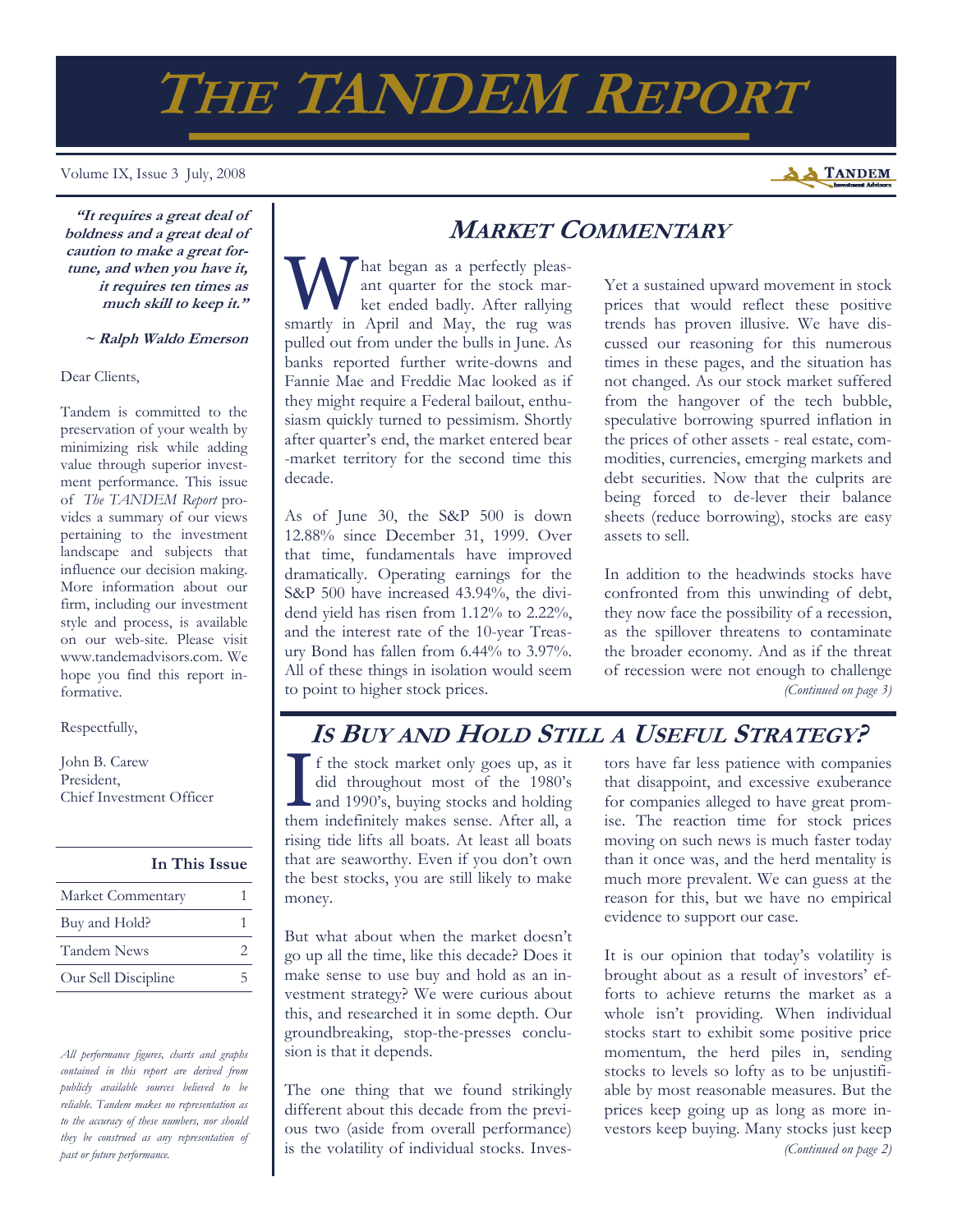## **BUY AND HOLD (CONTINUED)**

#### *(Continued from page 1)*

climbing to extremes that are sustained much longer than we would think logical.

To analyze the price movement of one stock is hardly scientific, but it can provide a dramatic illustration. We offer you Mosaic, a fertilizer company we have never owned but that has been a Wall Street darling of late. In June of 2005, Mosaic traded at a price of \$15.56. A year later, the stock traded at \$15.65, a gain of \$0.09 in one year. By June of 2007, the price was up to \$39.02. As of June of this year, the stock was trading at \$144.70, an increase of 830% in just three years. To be sure, we wish we owned this stock. But at what price? And how much gain is enough? Has the world really changed that much since 2005 that fertilizer companies are now the high-flyers? Whatever happened to internet grocery stores? Our sense is that the *perception* of the world has changed that much, but like all previous fads, the fall back to earth will be painful. We foolishly thought Mosaic was expensive \$100 ago. Such euphoria about unlimited prospects for a company serving the new world is very reminiscent to us of internet companies that were going to revolutionize the world ten years ago. In truth, they did. But their stocks still came plummeting back to earth.

The other end of the spectrum is just as crazy. Short-selling (selling stock you don't own) has proliferated this decade.

Just as the momentum crowd drives the prices of selected stocks ever higher, so too does the short crowd pile in driving the prices of the stocks worthy of the their disdain practically to zero. Some evidence suggests that the shorts killed Bear Stearns. Ultimately, whether the shorts were to blame or not, Bear Stearns did go away. So let's look at a different example.

Again selecting a stock we have not owned (thankfully), we will use AIG as an example. American International Group, or AIG, is the world's largest insurance company. Among the investments they carry on their balance sheet are some of the troubled debt instruments that have been both the cause and the victim of the credit crisis. AIG has suffered huge write-down's, and may indeed incur more. The troubled assets were obvious to us last summer, so we steered clear, as did most others. This left room for the short-sellers to have a field day. In one year, the shares of AIG have fallen from \$68.88 to \$26.46, a decline of 62%. Is this justified? Who knows? But it is dramatic for a company that remains profitable and still holds onto to its perch as a giant in the insurance industry.

Back to the original question of buy and hold. There are many reasons to buy a stock. There are only two rational ones to sell. First, the stock ceases to be the company you bought. Years ago, there was a sleepy little utility company *(Continued on page 5)* 

## **TANDEM NEWS**

Tandem is pleased to welcome **John W. Highfield, III** and **Warren R. Dempsey, III** to our team. Both add considerable experience and insight, and our clients will surely from their presence.

John comes to Tandem after a distinguished career on Wall Street. He spent twenty-one years on the floor of the New York Stock Exchange, ascending from floor clerk to trader and Member. He worked for Kidder Peabody, Inc., Tucker Anthony, Inc. and most recently, Morgan Keegan. In 2007, John and his family decided to leave the big city and relocate to the Charleston, South Carolina area. Continuing his career with Morgan Keegan in his new location, Tandem became his client. We knew we were working with a quality individual, and began our efforts to convince him to join us. In May, we succeeded.

John and his wife live in Mount Pleasant, South Carolina with their three beautiful daughters. John graduated from the College of Wooster, where he played attack on the men's lacrosse team.

With over twenty-two years of experience in the financial industry, John will be instrumental in expanding our brokerage relationships and our trading platform.

Warren Dempsey has spent the past twenty-four years running his own international hedge fund - Inter Ocean Capital. After spending three years at the United States Military Academy, where he played both football and lacrosse, Warren served with distinction in Viet Nam. When he returned home, he received his B.S. in Finance from the Wharton School of Finance at the University of Pennsylvania and headed to Wall Street. He began his career in 1971 in Institutional Equity Sales and Trading.

After spending twelve years in this role for various firms including Kidder Peabody, Inc., Donaldson, Lufkin & Jenrette, Inc. and Bear Sterns, Inc., he founded Inter Ocean in 1984.

In 2005, Warren and his wife relocated to Aiken, South Carolina, where he continued to run Inter Ocean. With over thirty-seven years of experience in the investment industry, Warren adds talent and insight to our investment process.

We feel very fortunate to be able to announce the addition of these two gentlemen to our team. We continue to make every effort to provide our clients superior returns **and** less risk. John and Warren are valuable additions.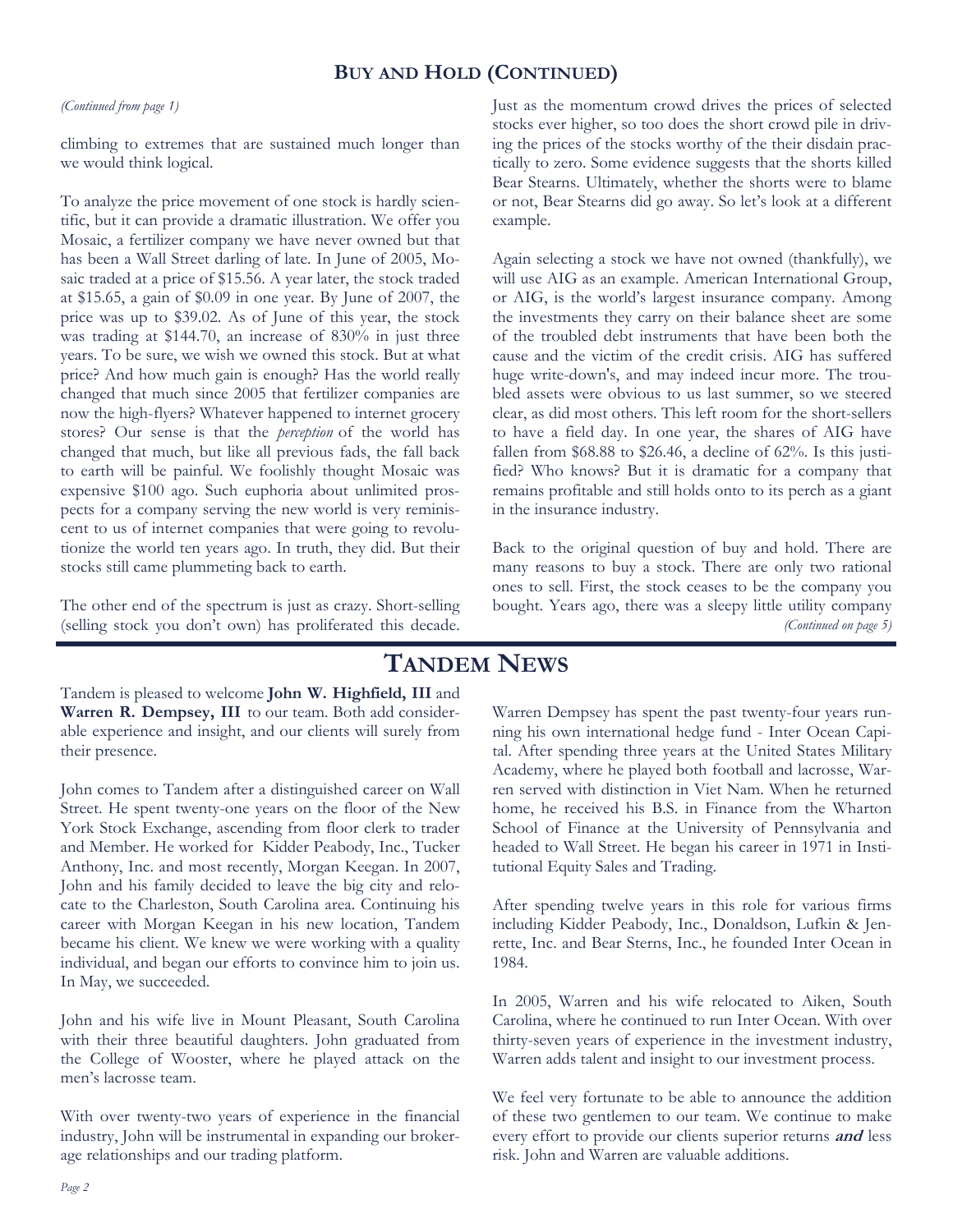## **MARKET COMMENTARY (CONTINUED)**

#### *(Continued from page 1)*

future earnings growth for U.S. companies, we now are faced with the very real threat of inflation. Suffice it to say that the environment for stocks has been challenging.

Fortunately, we anticipated much of this. Beginning in the spring of last year, we started to scale back in our holdings of financial companies, particularly banks. We also limited our exposure to the consumer. These moves have proven beneficial. We have used the market's volatility to our benefit, selling stocks of companies exposed to economic weakness as prices rise, and buying stocks we like for the new environment as prices decline. Today, we are far more heavily invested in industry (companies like United Technologies and Republic Services Group, to name two) and materials (Praxair and Aptar), and far less exposed to the more economically sensitive sectors than we were a year ago. We believe this is the appropriate strategy to both weather the present market and prosper when things turn around. So far, our strategy has worked.

Bear markets are not fun. And no two are alike. Defined as a decline of at least 20%, they typically range from declines of 20% - 50%, with an average drop of about 31%. The good news is that we are two-thirds of the way to the average. What makes this one different from any others we can identify is that stocks were not expensive when the sell-off began. The fundamentals we have pointed to make this a rather unusual bear. Because we believe that the factors precipitating this sell-off are not stock-centric, we remain optimistic that the decline will be fairly short in depth and duration.

While a recession is a possibility, we view the greater concern to be the likelihood of inflation if interest rates remain this low. Once the Federal Reserve believes that the threat to the financial sector has satisfactorily diminished, we expect them to begin raising interest rates to a more normalized and healthy level. Interest rate hikes are the Fed's strongest weapon to combat inflation. Interestingly, we have studied previous rate hike cycles and discovered that growth stocks typically do quite well, while bonds, stocks of companies with heavy borrowing needs, real estate, commodities and international investments often suffer.

Without getting too technical, let us explore this in a bit more depth. First bonds. A bond, be it a U.S. Treasury, a municipal bond, a corporate bond or even a CD, is a loan. When you buy one of these, you are lending money to the issuer. They promise to pay you back, and to pay you interest every year for the life of the bond (loan). This may not be obvious, but when interest rates rise, bond prices fall. Think of it this way. You pay (loan) \$10,000 for a bond with an interest rate of 3%. A year from now, interest rates have

risen to 4%. But your bond pays you 3% because that is the term of the loan you agreed to. If you wanted to sell your bond to another investor, would it be worth the \$10,000 you paid? No. The investor can get 4% somewhere else, so why would he pay you \$10,000 to get only 3%. He wouldn't. He would pay you something less than \$10,000. Thus, as interest rates rise, bond prices fall.

Stocks of companies with heavy borrowing needs also struggle when interest rates rise. As rates go up, the cost to borrow goes up, and this has an adverse effect on earnings. Real estate can suffer for the same reason. Most real estate is purchased with borrowed money. Rising borrowing costs make real estate more expensive.

The effect of rising interest rates on commodity prices is not as obvious as there is less of a direct correlation. Traditionally, rising commodity prices cause inflation. The Fed raises rates to combat inflation, causing the economy to slow by increasing the cost of borrowing. As the economy slows, demand for commodities decreases, and prices fall. In today's bubble environment, the prices of commodities are rising because of increased global demand for the actual commodities, but prices are also rising because of increased investor demand for commodity futures contracts. This has become a very popular asset class recently, with substantial sums of investment (or speculative) money pouring into commodity futures contracts. This spike in demand for contracts has also caused commodity prices to rise. It is important to note that these futures contracts are bought on margin (that is to say, with borrowed money). If the Fed hikes interest rates, borrowing costs rise, creating less demand for the contracts.

International investments will face challenges if rates rise because higher interest rates will strengthen the dollar. To explain why a stronger dollar hurts, another example may help. Let us assume that  $€1$  buys \$1. So you convert your dollar to a euro and buy 1 share of stock for  $\epsilon$ 1. After one year, your stock is still worth  $\epsilon$ 1, so you decide to sell it and turn your money back into dollars. During the year, the dollar strengthened against the euro, and now a euro only buys  $$0.75.$  You lost  $$0.25$ , or  $25\%$  of your investment, even though the price of the stock you bought didn't change. A strengthening dollar will make it harder to find positive results investing overseas.

Growth stocks can do well when rates rise in an inflationary environment because stocks can be somewhat inflation proof. Stock prices can rise, minimizing the erosion of principal that inflation causes. Dividend payments also rise, providing further insulation. Lastly, growth companies typically have much smaller borrowing demands, so higher borrowing costs have less impact on their bottom lines.

*(Continued on page 4)*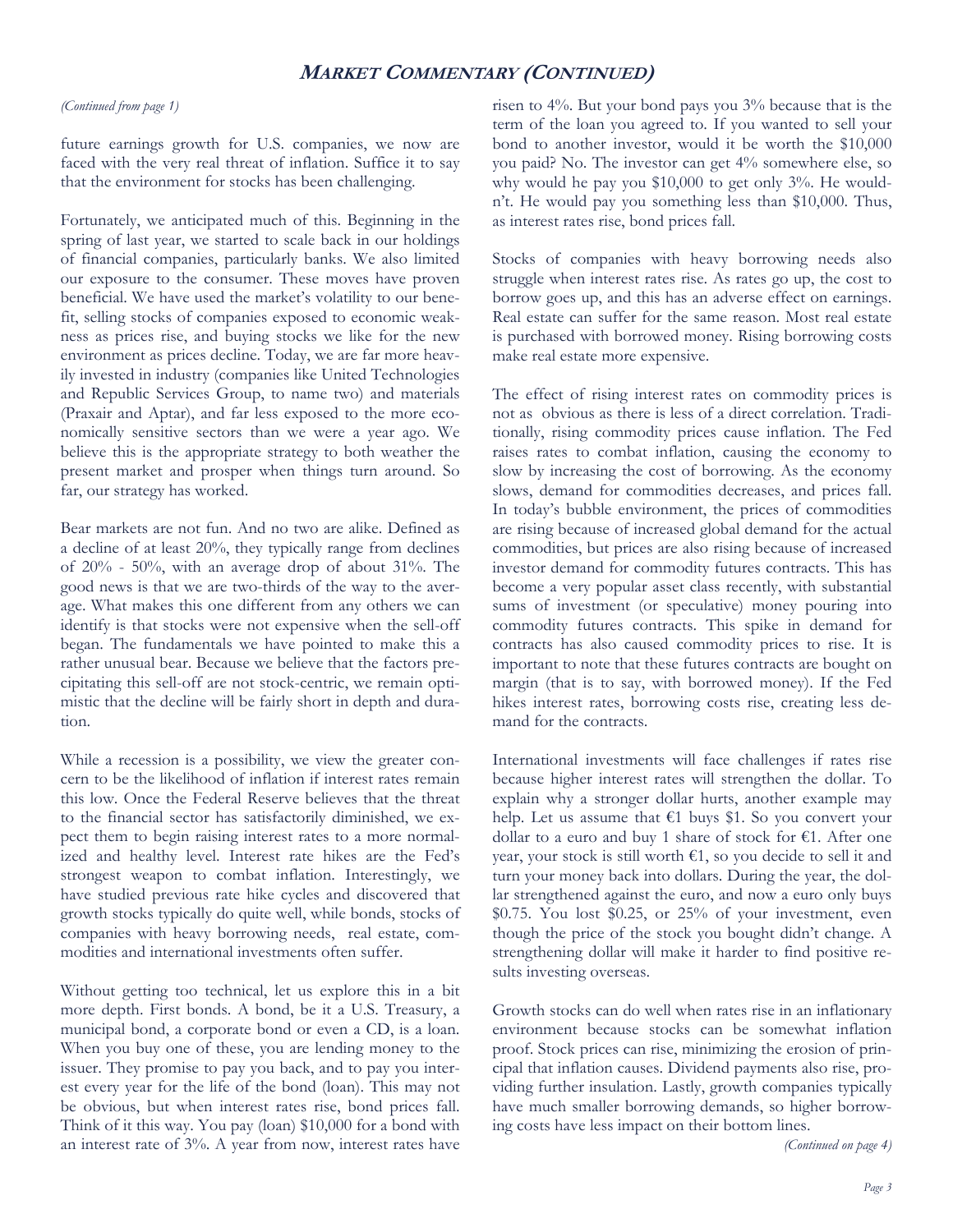Of course, we still have to get through the current credit crisis before the Fed can start raising rates. And that could get uglier before it gets better. Until the housing market bottoms, banks will continue to struggle, as will the consumer. We need a healthier, or at least more stable, residential real estate market before we can become too enthusiastic. We have no idea when that bottom will form. Some say it isn't far away. Apparently, new housing starts data has historically been a reasonable indicator. In the past, when

new starts dipped below 1,000,000, the bottom was at hand. We dipped below that level last quarter. Additionally, the threat of higher mortgage rates may spur some buyers to action. We are not qualified to make this determination. We can only watch and wait.

In the meantime, we continue to position ourselves to endure and then prosper as the market presents opportunities. Our conviction that stocks are cheap relative to almost any other asset remains strong, and the biggest reason is interest rates.

The charts to the left offer a fresh look at the history of interest rates and where they are now. For reference, we use the 10-Year U.S. Treasury Bond and compare its yield to the dividend yield of the S&P 500. As you can observe in the top chart, interest rates twenty years ago on the 10-Year were around 9%, compared to less than 4% today. Dividend yields haven't changed nearly as much, going from not quite 3.5% then to about 2.3% now. In fact, you may notice that dividend yields began to rise in 2000, even as Treasury yields have continued to fall.

The bottom chart shows the differ-

ence in yield, and this is the more important chart. Everyday, whether they are consciously doing so or not, investors must chose between stocks and bonds. The difference between the two yields tells us the preferred investment. For instance, in 1988, the difference in yields was almost 6 percentage points. This means that stocks were the more preferred investment, as they were significantly more expensive (lower yielding) than bonds. Today, we have reached the opposite extreme. Bonds are now more expensive in relation to stocks than at any time in the last twenty years. There are only four things that can correct this, and three of them are good for stocks and bad for bonds. First, bond yields can rise, causing bond prices to fall (usually good for stocks). Second, stock prices can rise, causing dividend yields to fall (obviously good for stocks). Third, stock dividends can go down (rare), causing dividend yields to fall (bad for stocks). Fourth is some combination of these, which would likely be good for stocks relative to other things.



These are certainly turbulent times that try our patience and conviction. There are only 18 months left to what is shaping up to be the worst decade on record for stock investors since the Great Depression. Things just don't look that bad to us. We continue to plug away, finding opportunities where they present themselves and waiting for the good times.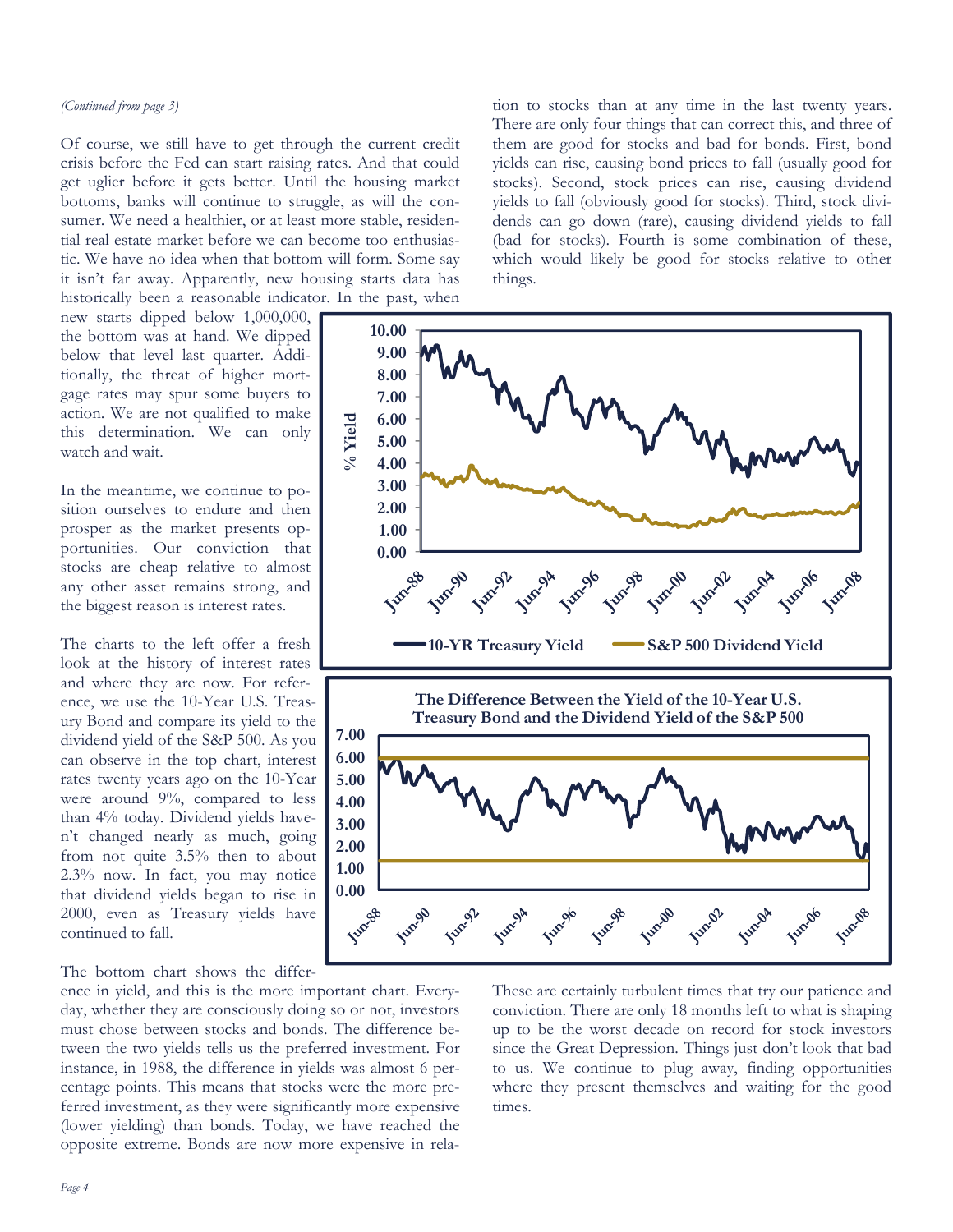### **BUY AND HOLD (CONTINUED)**

#### *(Continued from page 2)*

that for years had rewarded patient investors with steadily increasing earnings and dividends. Then came a change at the top. The new regime craved bigger, bolder things. They began a trading operation speculating in energy futures. They attempted to expand their circle of influence by selling energy in markets opening up to newly unregulated utilities. And they attracted lots of attention. They embarked on a national advertising campaign, even though they served only a small portion of the country. And their ambitions were handsomely rewarded through dramatic stock price appreciation. This company had truly emerged as a player on the national utility scene. Smart investors recognized that this was no longer the same company they originally invested in, and they got out. For the rest, well, you know how the story ended. The company was Enron. The point of this is that one good reason to sell a stock is if the company has morphed into something you didn't buy.

The second good reason to sell stock is because , no matter how sound the company may be, the price can no longer be justified. Beginning in 2002, Berkshire Hathaway (Warren Buffet's holding company) began investing in PetroChina.

They estimated the company was worth about \$100 billion, but the market price was only \$37 billion. They saw value. By 2007, the company had a total value of \$275 billion, well beyond what Berkshire thought reasonable. So they sold it. Period. They took their \$3.5 billion profit and left. Were they right? Not immediately, but ultimately.

Stocks are like merchandise, and investors are consumers. When a product represents quality at a reasonable value, we buy it. When we no longer perceive the benefit, we must stop buying it, or in the case of stocks, sell it. Owning a stock for ever is a nice, almost romantic notion. And occasionally we are fortunate enough to find the right company that we can sock away and forget about. But these days, the likelihood of finding such a stock is diminishing. Times may change, and buy and hold may once again become an easy strategy, but for now, it is difficult.

Holding a stock in today's environment requires as much vigilance as buying it. We must constantly monitor what we own. Not only the fundamentals of the business, but the price of the stock as well. Owning stock is no longer a question of just buying it right. It is also a question of owning it right. It sure was easier when stocks just went up.

# **EXAMING OUR SELL DISCIPLINE IN THE NEW WORLD OF BUY AND BE VIGILENT**

W e have discussed many times our discipline for buying stocks. The regular reader may not be as familiar with our sell discipline. That is an overbuying stocks. The regular reader may not be as sight on our part, because having (and using) a rigorous methodology for selling stock is perhaps more important than having one to buy stocks. It is certainly more important to us.

Our sell discipline is clear, concise, and strictly followed. There are two reasons (stated in the article above) to sell. For us, if our TVM model ranks a stock as unusually overvalued (i.e., a sell), we must sell 25% of our holding in each quarter that the stock is so ranked, until the stock constitutes no more the 1.25% of a portfolio. In our view, overvaluation is never a reason to sell a stock completely. It just means it is time to scale back. Second, if a stock is no longer what we bought (like the Enron example above) we must sell it outright, regardless of its TVM ranking. There is a third event that causes us to review a stock to determine if it needs to be sold. When a stock underperforms the S&P 500 by 20 percentage points, our Investment Committee must subject the stock to a complete fundamental review to determine why the company has underperformed and what, if anything, must be done about it. Once a stock is determined to be a sell, we employ our proprietary technical analysis to determine the best exit strategy.

Any manager worth his or her salt has a sell discipline. Not

all adhere to it. We decided to analyze how well ours works. In the last twelve months, we have had 30 firmwide sales of stock. These sales represent calls made universally by us at the firm level, and do not include account specific sales. Of those 30 sales, 4 were liquidations because the stock was no longer what we bought. The majority were done because of valuation. Most were timely sales, meaning the price of the stock went down after we sold. Some proved unwise. But in total, the average price decline *after we sold* was 16.8%. That represents a lot of principal saved by not holding on. But this statistic only tells part of the story. While the stocks we sold declined 16.8% on average after we sold them, the S&P 500 only declined an average of only 10.3%. That means the stocks we sold performed *worse* after we sold them than the market did. Those are good sales.

To be clear, we have made mistakes. We thought oil had peaked last fall, and began selling ExxonMobil and BP prematurely. We sold Amgen, Johnson & Johnson, Canadian National, Applied Materials and Colgate too early as well. We would have performed better had we ignored these sell signals. But because we do not ignore sell signals, we were fortunate enough to scale back in or rid ourselves of Bank of America, BB&T, Home Depot, American Express, Capital One and Microsoft. All of these experienced doubledigit percentage declines after we sold, and declines exceeding the markets decline. Clearly, knowing how to sell is as important as knowing how to buy.